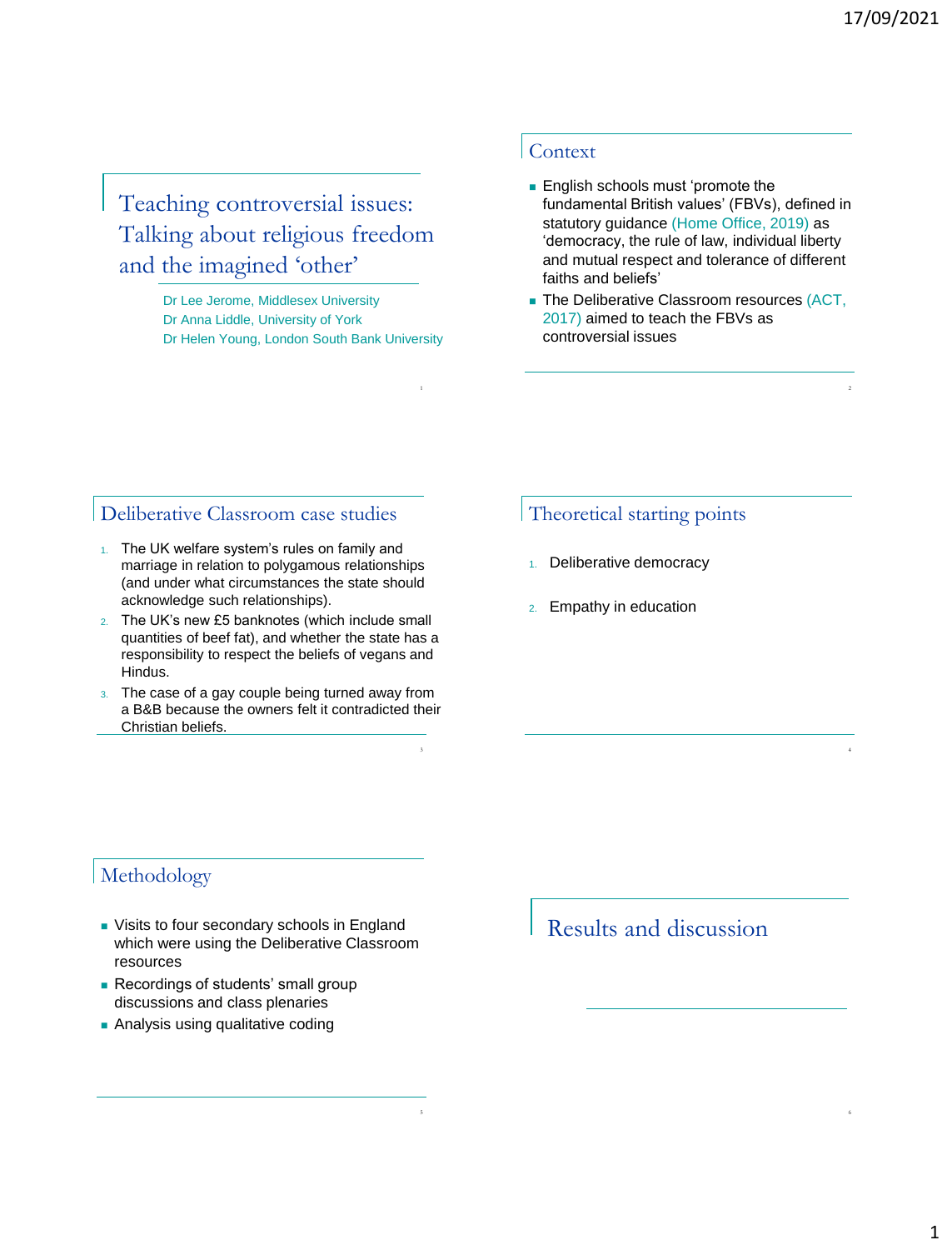### Key findings

- 1. Speculative contributions
- 2. Empathy and its limits

Speaker 1: "I think this is ridiculous and Professor David Solomon who came up with it, I'm sorry, but his response was very petty, he should have been, like, this is how we did it, making use of waste products, I'm sorry if I offended." Speaker 2: "But David Solomon is probably someone who makes plastics for a living and develops that kind of thing, so it's not his job to make sure it suits everyone." Speaker 1: "Yes, that's true." Speaker 2: "Like if the government said we need you to make a plastic that's durable and can go on the outside of plastic notes…" Speaker 2: "I reckon they said to David Solomon, look we want a nice durable plastic can you make one, and he said yeah, sure." Speaker 1: "Yes, I think David got a bit stupid about it, but…" Speaker 3: "I just feel weird that my £5 note contains animal fat." Speaker 2: "And David Solomon probably feels quite upset if he's getting blamed for it."

(Stour Grammar small group) <sup>8</sup>

"Maybe we should allow other people to follow their faith. Someone you disagree with, like Satanists. Maybe they should be allowed to go onto the street, kidnap someone and sacrifice them."

(Arun Grammar small group)

"It is the same-sex couple's choice, so they should not be treated any differently."

"If they just don't like gay couples that's just wrong because it is discriminatory [inaudible] especially if they don't have a reason for it but if it [is] due to their religious beliefs, then I think that would be OK"

10

12

(Arun Grammar)

9

11

## Empathy

Hoggett suggests a 'need, both in theory and practice, to go beyond an either/or approach to reason and passion, cognition and emotion, towards what … might best be described as a felt thoughtfulness' (Hoggett, 2009, p. 59)

## Implications for teaching controversial issues

- **Understanding does not mean condoning but the** understanding ('felt thoughtfulness') is still valuable
- All teaching resources need to find a balance around how issues are framed and it is important that educators are conscious of what complexity they choose to reduce in presenting issues.
- **Teachers should value the use of humour, playful** speculation and thought experiments. Students' use of such creative strategies seem to help them to empathise with others, and to start to imagine what the world looks like from others' perspectives.